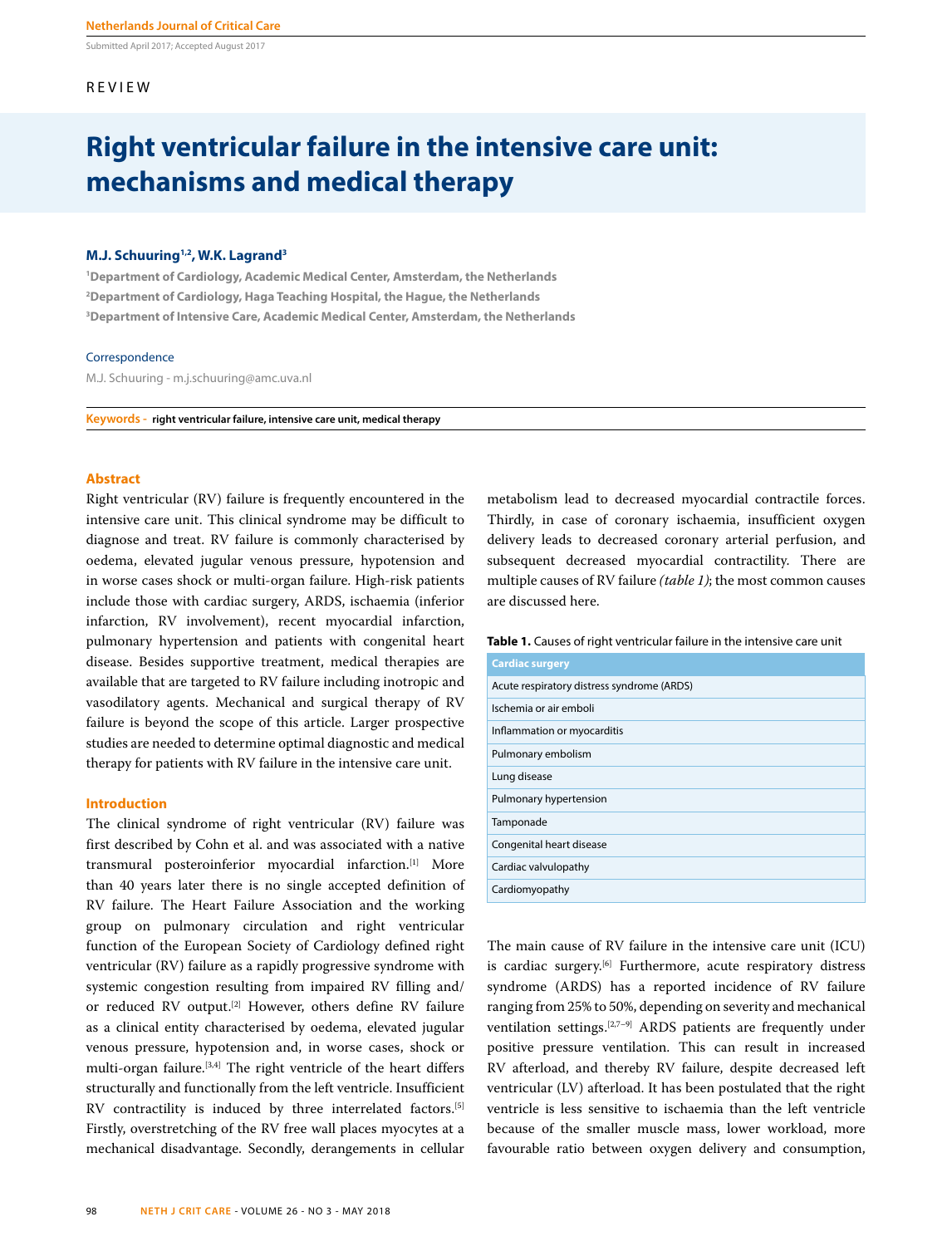and better collateral circulation. However, RV infarction results from acute occlusion of the right coronary artery proximal to the RV branches. With a left dominant system, proximal occlusion of the circumflex may also result in RV involvement. Other causes of RV failure are air embolism, pulmonary embolism, lung disease, pulmonary hypertension, tamponade, cardiac valvulopathy (tricuspid valve insufficiency, pulmonary valve stenosis), cardiomyopathy, drug toxicity, or congenital heart disease. Particularly Ebstein malformation and atrial or ventricular septal defects are seen as congenital heart diseases causing RV failure. Patients with congenital heart disease often undergo right-sided surgery and, especially in patients with congenital heart disease, the contribution of the right ventricle to cardiac pump function is essential.<sup>[10]</sup> RV failure has also been associated with inflammation or myocarditis. It is possible that the thin-walled right ventricle may be more susceptible to dysfunction secondary to inflammation or pericardial effusions, particularly after cardiac surgery.<sup>[10]</sup> These effusions may result from local tissue damage or from a systemic inflammatory response. Cytokines may play a role in affecting RV performance. In a state of cardiopulmonary bypass the body releases cytokines which initiate inflammation and pulmonary vasoconstriction.[11] One of these cytokines is endothelin-1. Endothelin-1 has a vasoconstrictive effect on the pulmonary arterioles and might consequently influence RV afterload.<sup>[12]</sup> This might indicate a central role for cardiopulmonary bypass in the development of RV failure.

RV failure may be difficult to diagnose. There can be various clinical signs at physical examination, such as peripheral oedema, ascites, central venous pressure increase, hypoxaemia, a third heart sound on auscultation, murmur of valvular insufficiency, hypotension, tachycardia, cold extremities or oliguria.<sup>[2]</sup> The ECG can be initially normal at RV ischaemia, but can also demonstrate an inferior wall myocardial infarction. In suspected RV involvement in myocardial infarction (inferior wall infarcts), it is important to also perform a right-sided ECG recording. ST elevation in V4R of more than 1 mm is suggestive of transmural ischaemia of the right ventricle.<sup>[13]</sup> Furthermore, at RV infarction, (AV-nodal) conduction problems are more in the foreground than ventricular arrhythmias due to ischaemia of the AV node. Echocardiography is a cornerstone in estimating RV function, as it is for the diagnosis of RV failure. Echocardiographic evidence of RV failure is: dilatation of the right ventricle with impaired contractility, reduced tricuspid annular plane systolic excursion, reduced tissue Doppler derived systolic velocity of the tricuspid annulus (RV S'), increased end-diastolic volume, decreased filling of the left ventricle and abnormal movements of the interventricular septum.[2] As a result of the dilation of the right ventricle a pronounced tricuspid insufficiency may occur. Transoesophageal echocardiography might be indicated if transthoracic echocardiography is not conclusive. Right heart catheterisation and continuous cardiac output monitoring using a Swan-Ganz catheter can be useful in establishing a diagnosis and guiding clinicians in therapeutic management.<sup>[14]</sup> Instant monitoring of right ventricular ejection fraction and end-diastolic volume index reflects RV function.

The aim of this narrative review is to describe mechanisms of RV failure and to summarise supportive and medical therapies available for RV failure in the ICU. Mechanical and surgical therapy of RV failure is beyond the scope of this article.

## **Treatment goals**

There are seven important goals in the management of RV failure *(figure 1)*. The most important step is to identify and treat reversible causes of RV failure, such as right coronary artery occlusion, pulmonary embolism, toxic drugs, sepsis, and hypoxia, congenital heart disease, valvular disease.[15] Secondly, if none of these reversible causes are identified and pulmonary arterial hypertension (PAH) is suspected, expert



**Figure 1.** Treatment goals in management of right ventricular failure in the intensive care unit

advice is needed to identify whether vasoreactivity testing or specific therapy for PAH is indicated. Specific subgroups of patients with pulmonary hypertension, namely those with PAH or chronic thromboembolic pulmonary hypertension (CTEPH), may benefit from specific pulmonary vasodilators or surgical thrombectomy (pulmonary thromboendarterectomy). However, these agents are potentially dangerous to specific patients so transfer of these patients to a specialised centre should be considered. Thirdly, it is important to ensure adequate preload and coronary perfusion. Fourthly, it is important to optimise myocardial oxygen supply and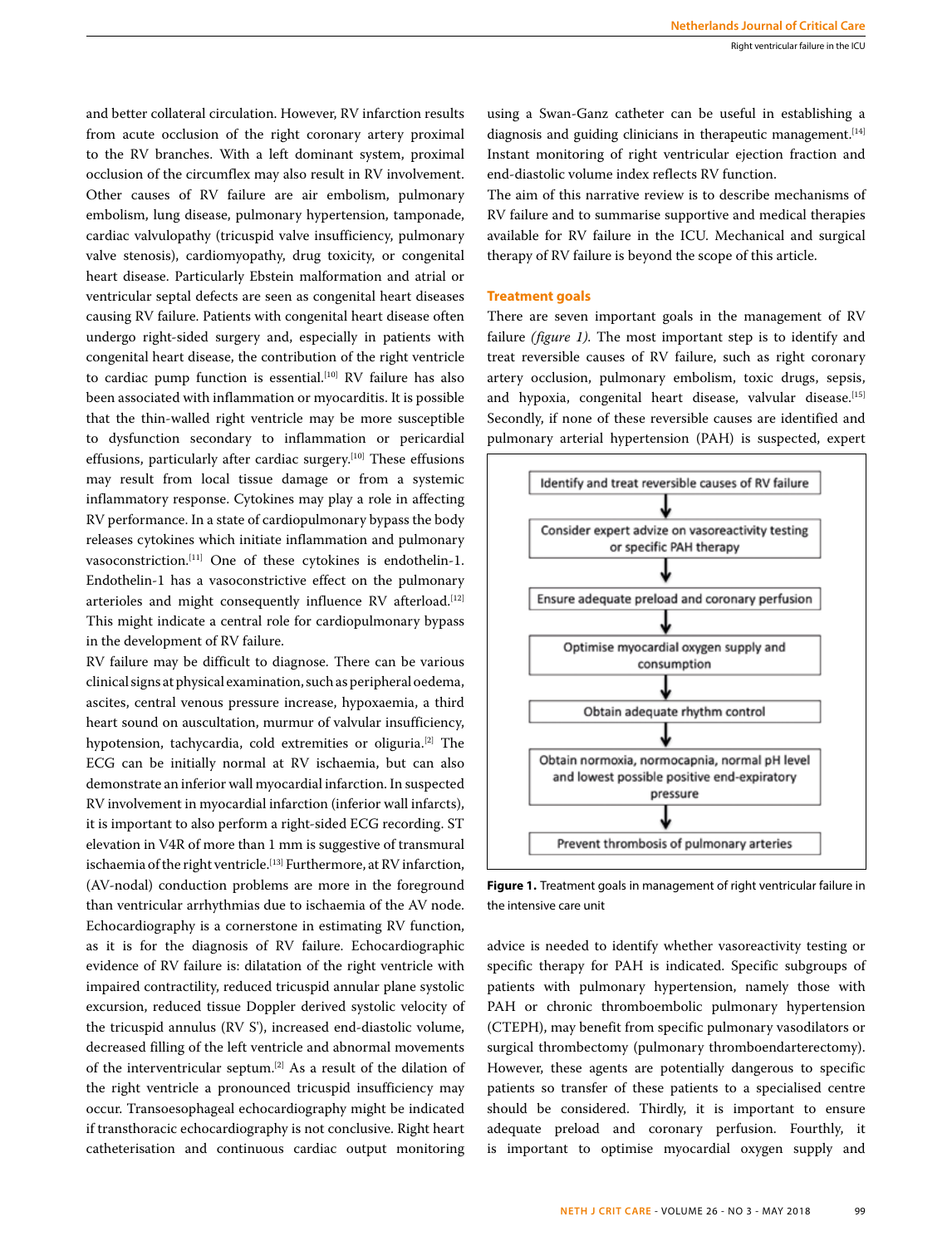Right ventricular failure in the ICU

consumption. As fifth goal, adequate rhythm control should be obtained. Maintenance of sinus rhythm in patients with RV failure and atrial tachyarrhythmias is recommended.16 Synchronised atrial and ventricular contraction seems critical for patients with RV failure to sustain sufficient cardiac output. Atrioventricular synchronous pacing is helpful during cardiogenic shock because of RV infarction from right coronary artery ischaemia, leading to atrioventricular node dysfunction and consequently loss of atrioventricular synchrony. The sixth goal is to obtain normoxia, normocapnia, a normal pH level and the lowest possible positive end-expiratory pressure (PEEP).<sup>[17]</sup> Lastly, thrombosis of pulmonary arteries should be prevented. Anticoagulation should be considered on an individual basis and haemoptysis may represent a contraindication to anticoagulant therapy. Anticoagulation is recommended lifelong in CTEPH patients and may be considered in patients with idiopathic PAH, heritable PAH and PAH due to use of anorexigens.<sup>[18]</sup>

Repeated echocardiographic examination is required to evaluate the response to therapy. Haemodynamic monitoring using a Pulse Contour Cardiac Output (PiCCO) monitor (especially in combination with echocardiography) is often sufficient to optimise treatment. Pulmonary artery catheterisation, as an alternative haemodynamic monitoring device, can provide additional diagnostic information (high central venous pressure, low wedge pressure, reduced cardiac output, and possibly elevated pulmonary pressures), and may be helpful in order to guide therapy. Remember that the cardiac output measurement can be unreliable in the case of tricuspid valve insufficiency. When it is decided to use a pulmonary artery catheter, the benefits must be carefully weighed against the risks, especially in case of ischaemia.

#### **Supportive therapy**

#### *Volume optimisation*

Proper fluid management is critical for successful management of RV failure, see *figure 2*. [19,20] Adequate RV filling pressure is essential in maintaining the cardiac output in patients with acute RV failure.5 Optimal right-sided filling pressure may vary considerably between individual patients based on RV contractility and afterload. Commonly, preload is aimed to keep RV transmural filling pressures adequate.<sup>[5]</sup> A tempered approach to volume resuscitation of the failing right ventricle is recommended, and excessive volume loading (more than 2 litres of fluid) should be avoided, especially in patients with mean arterial pressure less than 60 mmHg.<sup>[16,21]</sup> A PiCCO monitor or Swan-Ganz catheter may be helpful to optimise filling pressures or to evaluate changes in cardiac output.

#### *Protective pulmonary ventilation*

PEEP provides increased afterload and reduced preload of the right ventricle, whereas it provides decreased preload and afterload for the left ventricle. The optimal PEEP level is obtained with adequate oxygenation to prevent atelectasis with



**Figure 2.** Treatment algorithm in management of right ventricular failure in the intensive care unit

derecruitment, without compromising cardiac output. Guide values are: 5-10 cm H2O PEEP, SpO2> 91%, PaO2> 8 kPa and cardiac index  $>2.5$  l / min / m<sup>2</sup>. Protective ventilation strategies (target tidal volume <6 ml/kg) with focus on maintaining plateau pressure <27 cmH2O, PaCO2 <8 kPa (60 mmHg), adapting PEEP to RV function, and considering prone positioning for PaO2/fraction of inspired oxygen (FiO2) <20 kPa (150 mmHg) have been recommended to prevent acute RV failure or counter its complications.[8] In case of treatment failure in combination with high respiratory mechanical driving forces, extracorporeal lung assist treatment can be considered.

## *Sedation*

Sedatives affect sympathetic vasoconstriction of the systemic venous circulation, leading to decreased venous tone and reduced right-sided (cardiac) return. Appropriate sedation (and, if necessary, muscle relaxation) may be used to prevent forceful exhalations.

# *Oxygen therapy*

The most potent pulmonary vasodilator is oxygen. Treating physicians should act according to the resuscitation protocol (SpO2> 91%, PaO2> 8 kPa). Mild hyperventilation (alkalosis, pH 7.45-7.55) supports the vasodilator effect. In patients with RV failure and / or pulmonary hypertension, it can be argued to first reduce the PEEP and then the FiO2.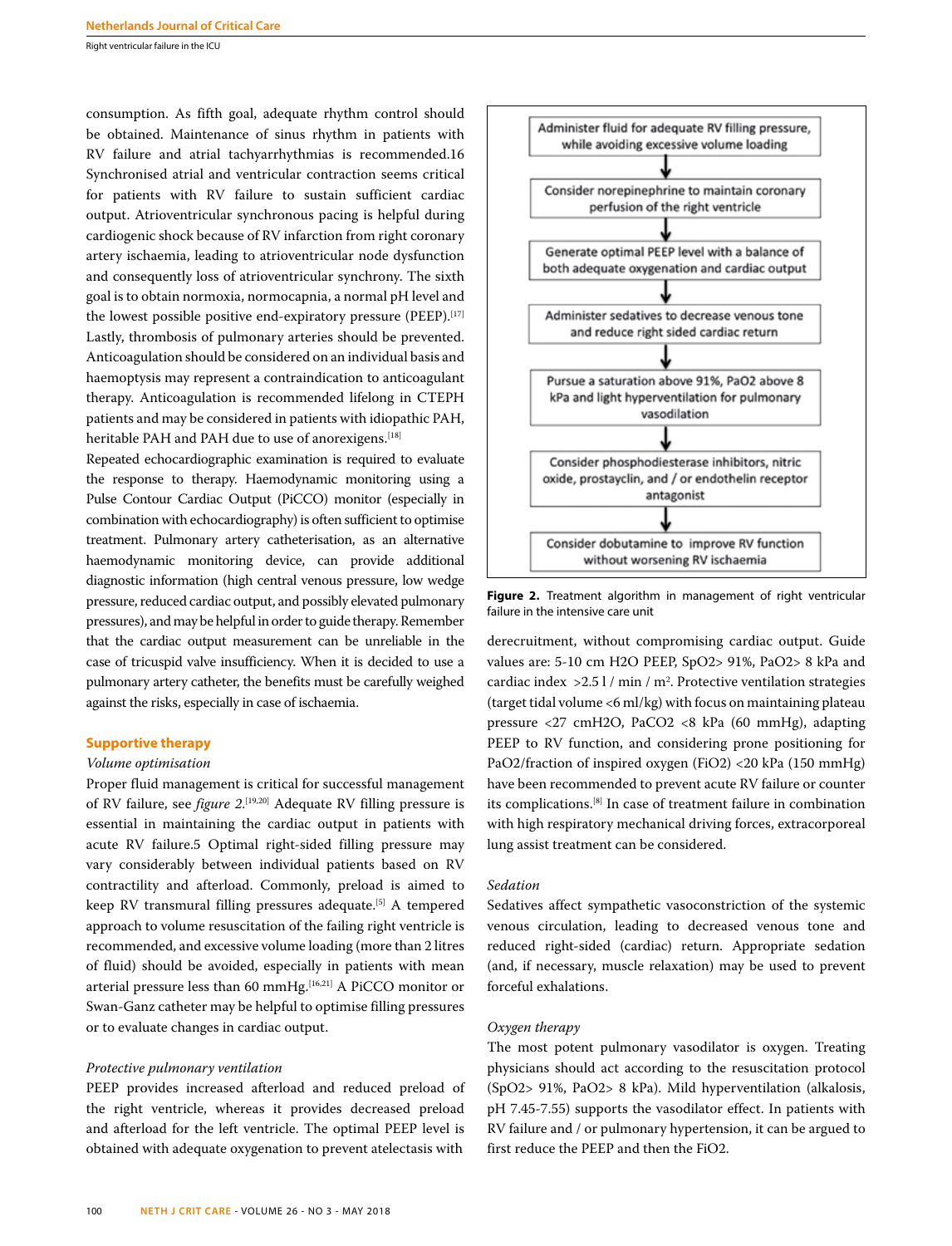# **Drug therapy to reduce RV afterload**

## *Phosphodiesterase inhibitors*

Sildenafil is a phosphodiesterase (V) inhibitor, registered for the treatment of pulmonary hypertension. However, little is known about use of sildenafil in critically ill patients. Sildenafil appears to have favourable effects on RV function in the setting of ventilated patients with RV failure due to pulmonary disease.[22] In 12 patients sildenafil improved central haemodynamics and RV function indices in ventilated patients with WHO group-III pulmonary hypertension and RV failure requiring dobutamine infusion, when they respond favourably to the latter. Accordingly, an adequate RV systolic reserve may be compulsory for sildenafil to exert its actions. However, sildenafil must be used cautiously in patients who are haemodynamically unstable, because they have systemic vasodilator effects that can lower blood pressure, and their terminal half-life ranges from 4 to 18 hours. In ten patients with ARDS a single dose of sildenafil reduced pulmonary arterial pressures, but the increased shunt fraction and decreased arterial oxygenation render it unsuitable for the treatment of patients with ARDS.[23] Milrinone is discussed in under the section on vasoactive drugs in RV failure. Importantly, the main effect of milrinone is a vasodilator effect, thereby decreasing the pulmonary vascular resistance.

# *Nitric oxide*

Inhaled nitric oxide causes pulmonary vasodilation with a quick onset of action and an extremely short half-life time, making it an attractive agent for attempting to unload the right ventricle in the ICU.[5,24] Nitric oxide may also improve outcomes in RV failure by decreasing inflammatory cytokine production in the lung.[25] Small studies have demonstrated haemodynamic improvements with inhaled nitric oxide in patients with RV myocardial infarction,[26] after cardiac transplant<sup>[27]</sup> or in massive pulmonary embolism.<sup>[24]</sup> In patients with lung injury, however, a randomised controlled trial of 385 patients on inhaled nitric oxide only resulted in shortterm oxygenation improvements but had no substantial impact on the duration of ventilatory support or mortality.<sup>[28]</sup> Furthermore, nitroglycerin is available. Nitroglycerin works as a vasodilator, particularly on venous vasculature and to a lesser extent on the arterial vascular bed. However, arterial (including pulmonary arterial) blood pressure may decrease during nitroglycerin administration. As a result, afterload for both the right and left ventricle may decrease. Under nitroglycerin administration, the oxygen saturation may drop as a result of pulmonary shunting.

#### *Prostacyclin*

Epoprostenol is a prostacyclin analogue with a short halflife time (~5 min). In patients with RV failure after cardiac transplant or cardiopulmonary bypass, treatment with inhaled epoprostenol may improve haemodynamics.[29] Use of iloprost, an inhaled prostacyclin, may be limited by the development of hypotension, bradycardia, headache, or flushing.

## *Endothelin receptor antagonist*

Endothelin receptor antagonists have been shown to correlate inversely with cardiac output.<sup>[30]</sup> Antagonising endothelin has been proven effective in patients with PAH. However, endothelin receptor antagonists have been associated with increased mortality in left heart failure.

## *Calcium channel blockers*

Calcium channel blockers should also be used with caution in the ICU, because they have negative inotropic effects. Moreover, calcium channel blockers have been shown to increase the RV stroke work index.[31]

## **Vasoactive drugs in RV failure**

#### *Catecholamines*

Norepinephrine is an alpha-agonist with also some beta-agonist activity, resulting mainly in vasoconstriction (alpha receptor stimulation) with some positive inotropic effect (beta stimulation). Norepinephrine is the only drug that helps to maintain coronary perfusion of the right ventricle.<sup>[2,32]</sup> Norepinephrine can, however, increase afterload of the right ventricle because of an increase in pulmonary artery pressure; titrate on clinical presence and mean arterial pressure. In a small study of patients with sepsis with right heart failure, norepinephrine use was associated with improved RV myocardial oxygen delivery (via an increase in systemic vascular resistance), although pulmonary vascular resistance was increased. No change was observed with respect to the RV ejection fraction.<sup>[33]</sup> Epinephrine is an alpha- and beta-agonist which has vasoconstrictor and positive inotropic, chronotropic and dromotropic properties. Epinephrine may be considered when alternative pharmacological inotropic support (e.g. norepinephrine) is insufficient. Dosage should be titrated on clinical presentation and mean arterial pressure.

Phenylephrine is an alpha- $_1$  receptor agonist that increases perfusion of the right coronary artery, but does not impact RV contractility, and can increase pulmonary vascular resistance. It can also cause reflex bradycardia, which can be problematic in case of reduced RV stroke volume.<sup>[5]</sup> In patients with severe septic shock, RV function improves with epinephrine, by means of an improvement in RV contractility.[34]

#### *Vasopressin*

Selectively, vasopressin achieves pulmonary vasodilation because of a release of nitric oxide. Postoperatively, if patients are refractory to catecholamine, vasopressin may be considered. In patients with hypotension, the combination of vasopressin and a catecholamine might be used.

## **Inotropes**

# *Dobutamine*

Dobutamine is a beta- $_1$  agonist with positive inotropic activity and is a mild beta- $_2$  and alpha-1 stimulant. There is a dose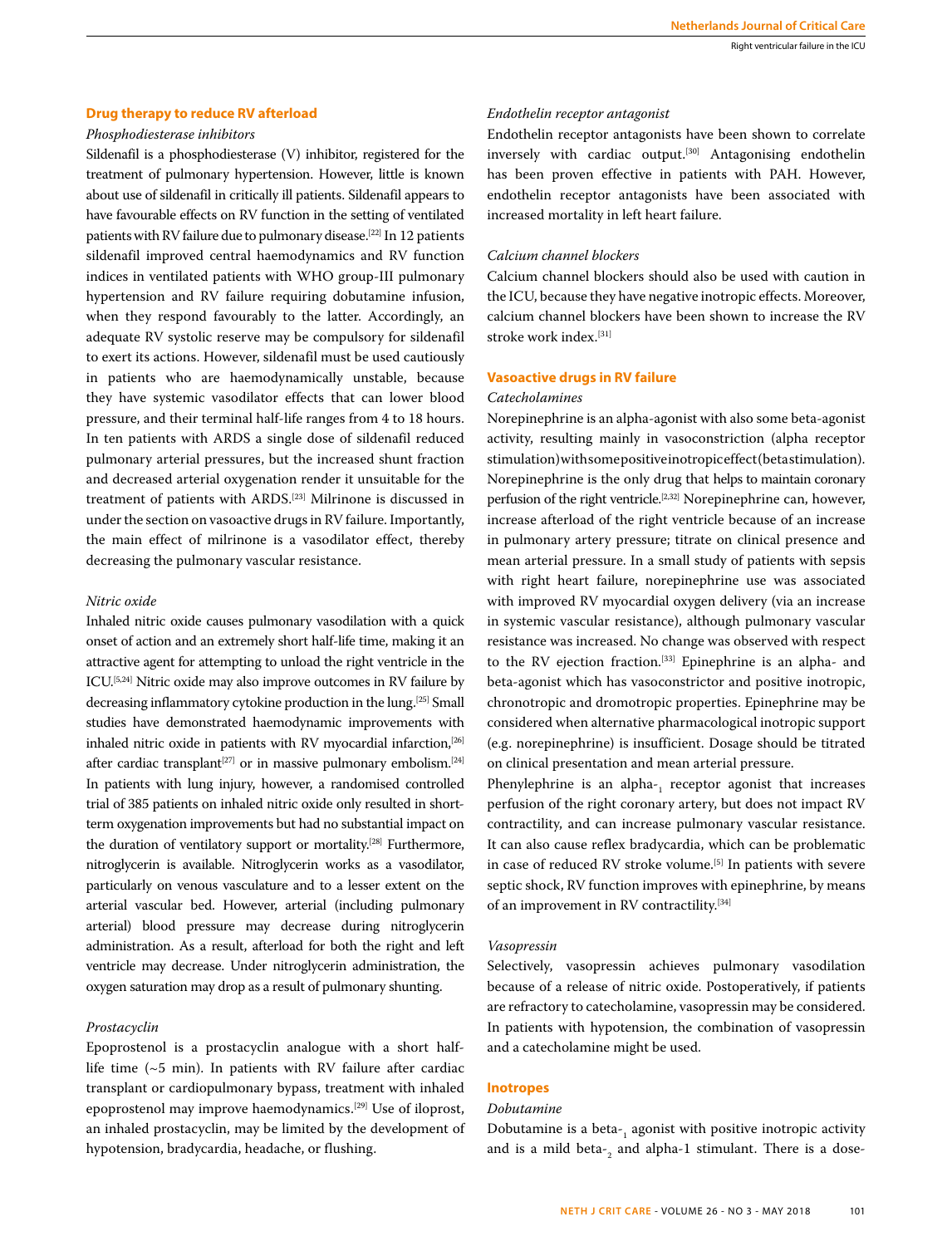Right ventricular failure in the ICU

guided effect, and higher doses should be avoided because of the risk of vasodilatation and hypotension. Traditionally, dobutamine was considered the agent of choice because of its primary effect on beta receptors with minimal propensity for vasoconstriction, and potential to improve RV function without worsening RV ischaemia.<sup>[35]</sup> Dobutamine has been shown to improve the haemodynamics in patients with pulmonary hypertension after RV infarction.<sup>[36]</sup> In patients with RV failure, the addition of dobutamine can improve haemodynamics when compared with pure vasodilation with nitroprusside,<sup>[37]</sup> or an inopressor such as norepinephrine.<sup>[38]</sup>

## *Phosphodiesterase inhibitors*

Milrinone is a commonly used phosphodiesterase (III) inhibitor which has slightly positive inotropic and positive lusitropic effects. The main effect of milrinone is vasodilation, thereby decreasing the pulmonary vascular resistance. The systemic vascular resistance may decrease during milrinone administration (resulting in hypotension) and the half-life time is long. It is important to realise that a loading dose of milrinone may result in a significant drop in blood pressure.[5] Following cardiac surgery and cardiopulmonary bypass, milrinone decreases pulmonary pressures and improves cardiac output in patients with reduced RV function.<sup>[39]</sup>

#### *Calcium sensitiser*

Levosimendan is a calcium sensitiser with positive inotropic and lusitropic properties. Levosimendan also inhibits phosphodiesterase and has a vasodilator effect. A randomised placebo-controlled trial with levosimendan showed improvement in RV function in patients with left heart failure.<sup>[40]</sup> Moreover, improved RV function in response to levosimendan has been observed in patients with RV failure associated with chronic thromboembolic pulmonary hypertension and heart transplantation.[41]

# **Conclusion**

RV failure is frequently encountered in the ICU and is associated with high mortality. The main cause of RV failure in the intensive care unit is cardiac surgery. RV failure may be difficult to diagnose and treat. Larger prospective studies are needed to determine optimal diagnostic and medical therapy for patients with RV failure in the intensive care unit.

## **Disclosures**

All authors declare no conflict of interest. No funding or financial support was received.

#### **References**

- 1. Cohn JN, Guiha NH, Broder MI, Limas CJ. Right ventricular infarction. Clinical and hemodynamic features. Am J Cardiol. 1974;33:209-14.
- 2. Hariola V-P, Mebazaa A, Čelutkienė J, et al. Contemporary management of acute right ventricular failure: a statement from the Heart Failure Association and the Working Group on Pulmonary Circulation and Right Ventricular Function of the European Society of Cardiology. Eur J Heart Fail. 2016;18:226-41.
- 3. Schuuring M, van Gulik C, Koolbergen D, et al. Determinants of clinical right ventricular failure after congenital cardiac surgery in adults. J Cardiothorac Vasc Anesth. 2013;27:723-7.
- 4. Haddad F, Couture P, Tousignant C, Denault AY. The right ventricle in cardiac surgery, a perioperative perspective: II. Pathophysiology, clinical importance, and management. Anesth Analg. 2009;108:422-33.
- 5. Ventetuolo CE, Klinger JR. Management of acute right ventricular failure in the intensive care unit. Ann Am Thorac Soc. 2014;11:811-22.
- 6. Bootsma IT, de Lange F, Koopmans M, et al. Right Ventricular Function After Cardiac Surgery Is a Strong Independent Predictor for Long-Term Mortality. J Cardiothorac Vasc Anesth. 2017;
- 7. Jardin F, Vieillard-Baron A. Is there a safe plateau pressure in ARDS? The right heart only knows. Intensive Care Med. 2007;33:444-7.
- 8. Vieillard-Baron A, Price LC, Matthay MA. Acute cor pulmonale in ARDS. Intensive Care Med. 2013;39:1836-8.
- 9. Vieillard-Baron A, Schmitt JM, Augarde R, et al. Acute cor pulmonale in acute respiratory distress syndrome submitted to protective ventilation: incidence, clinical implications, and prognosis. Crit Care Med. 2001;29:1551–5.
- 10. Schuuring MJ, Bolmers PPM, Mulder BJM, et al. Right ventricular function declines after cardiac surgery in adult patients with congenital heart disease. Int J Cardiovasc Imaging. 2012;28:755-62.
- 11. Bond BR, Dorman BH, Clair MJ, et al. Endothelin-1 during and after cardiopulmonary bypass: association to graft sensitivity and postoperative recovery. J Thorac Cardiovasc Surg. 2001;122:358-64.
- 12. Schuuring MJ, Vis JC, Duffels MG, Bouma BJ, Mulder BJ. Adult patients with pulmonary arterial hypertension due to congenital heart disease: a review on advanced medical treatment with bosentan. Ther Clin Risk Manag. 2010;6:359-66.
- 13. Braat SH, Brugada P, den Dulk K, van Ommen V, Wellens HJ. Value of lead V4R for recognition of the infarct coronary artery in acute inferior myocardial infarction. Am J Cardiol. 1984;53:1538-41.
- 14. King C, May CW, Williams J, Shlobin OA. Management of right heart failure in the critically ill. Crit Care Clin. 2014;30:475-98.
- 15. Greyson CR. Right heart failure in the intensive care unit. Curr Opin Crit Care. 2012;18:424-31.
- 16. Green EM, Givertz MM. Management of acute right ventricular failure in the intensive care unit. Curr Heart Fail Rep. 2012;9:228-35.
- 17. Girgis K, Hamed H, Khater Y, Kacmarek RM. A decremental PEEP trial identifies the PEEP level that maintains oxygenation after lung recruitment. Respir Care. 2006;51:1132-9.
- 18. Galiè N, Humbert M, Vachiery J-L, et al. 2015 ESC/ERS Guidelines for the diagnosis and treatment of pulmonary hypertension: The Joint Task Force for the Diagnosis and Treatment of Pulmonary Hypertension of the European Society of Cardiology (ESC) and the European Respiratory Society (ERS): Endorsed by: Association for European Paediatric and Congenital Cardiology (AEPC), International Society for Heart and Lung Transplantation (ISHLT). Eur Heart J. 2016;37:67-119.
- 19. Zamanian RT, Haddad F, Doyle RL, Weinacker AB. Management strategies for patients with pulmonary hypertension in the intensive care unit. Crit Care Med. 2007;35:2037-50.
- 20. Kholdani CA, Fares WH. Management of Right Heart Failure in the Intensive Care Unit. Clin Chest Med. 2015;36:511-20.
- 21. Piazza G, Goldhaber SZ. The acutely decompensated right ventricle: pathways for diagnosis and management. Chest. 2005;128:1836-52.
- 22. Karakitsos D, Papanikolaou J, Karabinis A, et al. Acute effect of sildenafil on central hemodynamics in mechanically ventilated patients with WHO group III pulmonary hypertension and right ventricular failure necessitating administration of dobutamine. Int J Cardiol. 2013;167:848-54.
- 23. Cornet AD, Hofstra JJ, Swart EL, Girbes ARJ, Juffermans NP. Sildenafil attenuates pulmonary arterial pressure but does not improve oxygenation during ARDS. Intensive Care Med. 2010;36:758-64.
- 24. Summerfield DT, Desai H, Levitov A, Grooms DA, Marik PE. Inhaled nitric oxide as salvage therapy in massive pulmonary embolism: a case series. Respir Care. 2012;57:444-8.